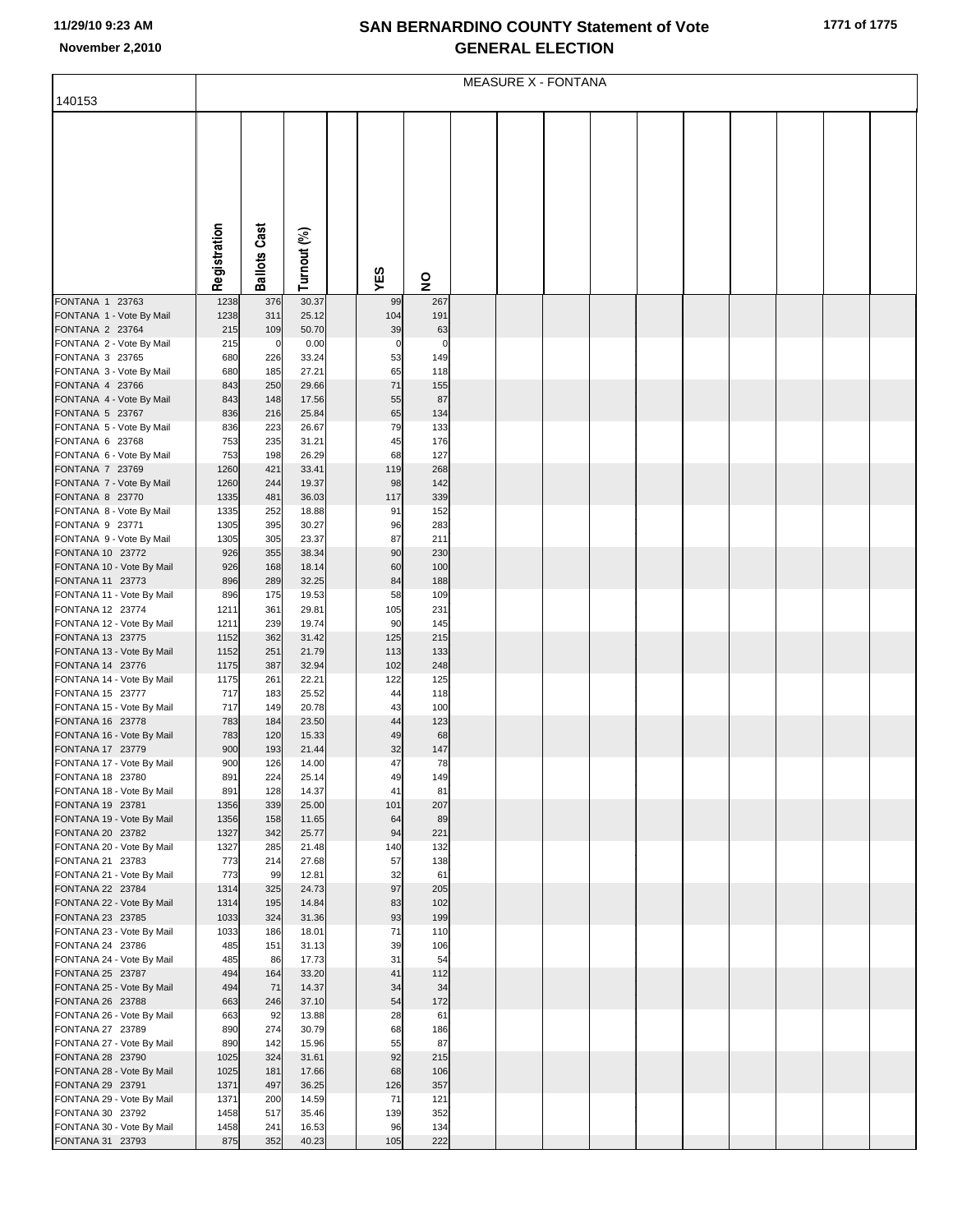## **SAN BERNARDINO COUNTY Statement of Vote November 2,2010 GENERAL ELECTION**

|                                               | <b>MEASURE X - FONTANA</b> |                      |                |  |               |                         |  |  |  |  |  |  |  |  |  |
|-----------------------------------------------|----------------------------|----------------------|----------------|--|---------------|-------------------------|--|--|--|--|--|--|--|--|--|
| 140153                                        |                            |                      |                |  |               |                         |  |  |  |  |  |  |  |  |  |
|                                               |                            |                      |                |  |               |                         |  |  |  |  |  |  |  |  |  |
|                                               |                            |                      |                |  |               |                         |  |  |  |  |  |  |  |  |  |
|                                               |                            |                      |                |  |               |                         |  |  |  |  |  |  |  |  |  |
|                                               |                            |                      |                |  |               |                         |  |  |  |  |  |  |  |  |  |
|                                               |                            |                      |                |  |               |                         |  |  |  |  |  |  |  |  |  |
|                                               |                            |                      |                |  |               |                         |  |  |  |  |  |  |  |  |  |
|                                               |                            |                      |                |  |               |                         |  |  |  |  |  |  |  |  |  |
|                                               |                            |                      |                |  |               |                         |  |  |  |  |  |  |  |  |  |
|                                               |                            |                      |                |  |               |                         |  |  |  |  |  |  |  |  |  |
|                                               | Registration               | <b>Ballots Cast</b>  |                |  |               |                         |  |  |  |  |  |  |  |  |  |
|                                               |                            |                      | Turnout (%)    |  | YES           | $\overline{\mathbf{z}}$ |  |  |  |  |  |  |  |  |  |
| FONTANA 31 - Vote By Mail                     | 875                        | 136                  | 15.54          |  | 54            | 71                      |  |  |  |  |  |  |  |  |  |
| FONTANA 32 23794                              | 603                        | 203                  | 33.67          |  | 64            | 126                     |  |  |  |  |  |  |  |  |  |
| FONTANA 32 - Vote By Mail                     | 603                        | 98                   | 16.25          |  | 29            | 68<br>225               |  |  |  |  |  |  |  |  |  |
| FONTANA 33 23825<br>FONTANA 33 - Vote By Mail | 989<br>989                 | 312<br>146           | 31.55<br>14.76 |  | 70<br>58      | 85                      |  |  |  |  |  |  |  |  |  |
| FONTANA 35 23826                              | 718                        | 212                  | 29.53          |  | 55            | 139                     |  |  |  |  |  |  |  |  |  |
| FONTANA 35 - Vote By Mail                     | 718                        | 98                   | 13.65          |  | 32            | 64                      |  |  |  |  |  |  |  |  |  |
| FONTANA 36 23827                              | 872                        | 238                  | 27.29          |  | 60            | 169                     |  |  |  |  |  |  |  |  |  |
| FONTANA 36 - Vote By Mail                     | 872                        | 160                  | 18.35          |  | 59            | 94                      |  |  |  |  |  |  |  |  |  |
| FONTANA 37 23828<br>FONTANA 37 - Vote By Mail | 1040<br>1040               | 316<br>226           | 30.38<br>21.73 |  | 76<br>103     | 207<br>117              |  |  |  |  |  |  |  |  |  |
| FONTANA 38 23829                              | 957                        | 272                  | 28.42          |  | 90            | 170                     |  |  |  |  |  |  |  |  |  |
| FONTANA 38 - Vote By Mail                     | 957                        | 152                  | 15.88          |  | 66            | 75                      |  |  |  |  |  |  |  |  |  |
| FONTANA 39 23830                              | 1255                       | 394                  | 31.39          |  | 112           | 246                     |  |  |  |  |  |  |  |  |  |
| FONTANA 39 - Vote By Mail                     | 1255                       | 282                  | 22.47          |  | 114           | 163                     |  |  |  |  |  |  |  |  |  |
| FONTANA 40 23831<br>FONTANA 40 - Vote By Mail | 1072<br>1072               | 248<br>219           | 23.13<br>20.43 |  | 58<br>100     | 173<br>113              |  |  |  |  |  |  |  |  |  |
| FONTANA 41 23832                              | 1262                       | 288                  | 22.82          |  | 87            | 180                     |  |  |  |  |  |  |  |  |  |
| FONTANA 41 - Vote By Mail                     | 1262                       | 249                  | 19.73          |  | 134           | 108                     |  |  |  |  |  |  |  |  |  |
| FONTANA 42 23833                              | 375                        | 183                  | 48.80          |  | 46            | 126                     |  |  |  |  |  |  |  |  |  |
| FONTANA 42 - Vote By Mail                     | 375                        | 87                   | 23.20          |  | 32            | 50                      |  |  |  |  |  |  |  |  |  |
| FONTANA 43 23834<br>FONTANA 43 - Vote By Mail | 1109<br>1109               | 369<br>226           | 33.27<br>20.38 |  | 100<br>72     | 226<br>139              |  |  |  |  |  |  |  |  |  |
| FONTANA 44 23795                              | 818                        | 288                  | 35.21          |  | 53            | 214                     |  |  |  |  |  |  |  |  |  |
| FONTANA 44 - Vote By Mail                     | 818                        | 181                  | 22.13          |  | 47            | 122                     |  |  |  |  |  |  |  |  |  |
| FONTANA 45 23796                              | 924                        | 325                  | 35.17          |  | 90            | 206                     |  |  |  |  |  |  |  |  |  |
| FONTANA 45 - Vote By Mail                     | 924                        | 190                  | 20.56          |  | 79            | 107                     |  |  |  |  |  |  |  |  |  |
| FONTANA 46 23797<br>FONTANA 46 - Vote By Mail | 698<br>698                 | 212<br>156           | 30.37<br>22.35 |  | 59<br>59      | 145<br>91               |  |  |  |  |  |  |  |  |  |
| FONTANA 47 23798                              | 929                        | 286                  | 30.79          |  | 88            | 180                     |  |  |  |  |  |  |  |  |  |
| FONTANA 47 - Vote By Mail                     | 929                        | 175                  | 18.84          |  | 73            | 96                      |  |  |  |  |  |  |  |  |  |
| FONTANA 48 23799                              | 616                        | 191                  | 31.01          |  | 49            | 129                     |  |  |  |  |  |  |  |  |  |
| FONTANA 48 - Vote By Mail                     | 616                        | 140                  | 22.73          |  | 52            | 84                      |  |  |  |  |  |  |  |  |  |
| FONTANA 49 23800<br>FONTANA 49 - Vote By Mail | 187<br>187                 | 65<br>$\overline{0}$ | 34.76<br>0.00  |  | 14<br>$\circ$ | 45<br>$\mathbf 0$       |  |  |  |  |  |  |  |  |  |
| FONTANA 50 23801                              | 958                        | 278                  | 29.02          |  | 52            | 195                     |  |  |  |  |  |  |  |  |  |
| FONTANA 50 - Vote By Mail                     | 958                        | 224                  | 23.38          |  | 57            | 158                     |  |  |  |  |  |  |  |  |  |
| FONTANA 51 23802                              | 853                        | 242                  | 28.37          |  | 48            | 175                     |  |  |  |  |  |  |  |  |  |
| FONTANA 51 - Vote By Mail                     | 853                        | 214                  | 25.09          |  | 66            | 141                     |  |  |  |  |  |  |  |  |  |
| FONTANA 53 23803<br>FONTANA 53 - Vote By Mail | 988<br>988                 | 244<br>190           | 24.70<br>19.23 |  | 63<br>65      | 166<br>117              |  |  |  |  |  |  |  |  |  |
| FONTANA 54 23804                              | 835                        | 229                  | 27.43          |  | 78            | 131                     |  |  |  |  |  |  |  |  |  |
| FONTANA 54 - Vote By Mail                     | 835                        | 176                  | 21.08          |  | 65            | 102                     |  |  |  |  |  |  |  |  |  |
| FONTANA 55 23805                              | 757                        | 246                  | 32.50          |  | 73            | 159                     |  |  |  |  |  |  |  |  |  |
| FONTANA 55 - Vote By Mail                     | 757                        | 189                  | 24.97          |  | 80            | 102                     |  |  |  |  |  |  |  |  |  |
| FONTANA 56 23806<br>FONTANA 56 - Vote By Mail | 769<br>769                 | 225<br>125           | 29.26<br>16.25 |  | 43<br>43      | 165<br>82               |  |  |  |  |  |  |  |  |  |
| FONTANA 57 23807                              | 896                        | 272                  | 30.36          |  | 64            | 189                     |  |  |  |  |  |  |  |  |  |
| FONTANA 57 - Vote By Mail                     | 896                        | 162                  | 18.08          |  | 64            | 93                      |  |  |  |  |  |  |  |  |  |
| FONTANA 58 23808                              | 941                        | 351                  | 37.30          |  | 93            | 235                     |  |  |  |  |  |  |  |  |  |
| FONTANA 58 - Vote By Mail                     | 941                        | 120                  | 12.75          |  | 35            | 81                      |  |  |  |  |  |  |  |  |  |
| FONTANA 59 23809<br>FONTANA 59 - Vote By Mail | 441<br>441                 | 99<br>97             | 22.45<br>22.00 |  | 20<br>37      | 69<br>57                |  |  |  |  |  |  |  |  |  |
| FONTANA 60 23810                              | 522                        | 117                  | 22.41          |  | 20            | 90                      |  |  |  |  |  |  |  |  |  |
| FONTANA 60 - Vote By Mail                     | 522                        | 100                  | 19.16          |  | 40            | 55                      |  |  |  |  |  |  |  |  |  |
| FONTANA 61 23835                              | 742                        | 182                  | 24.53          |  | 42            | 126                     |  |  |  |  |  |  |  |  |  |
| FONTANA 61 - Vote By Mail                     | 742                        | 227                  | 30.59          |  | 88            | 129                     |  |  |  |  |  |  |  |  |  |
| FONTANA 62 23811<br>FONTANA 62 - Vote By Mail | 642<br>642                 | 174<br>99            | 27.10<br>15.42 |  | 40<br>30      | 123<br>63               |  |  |  |  |  |  |  |  |  |
| FONTANA 63 23812                              | 1083                       | 340                  | 31.39          |  | 76            | 242                     |  |  |  |  |  |  |  |  |  |
| FONTANA 63 - Vote By Mail                     | 1083                       | 265                  | 24.47          |  | 95            | 160                     |  |  |  |  |  |  |  |  |  |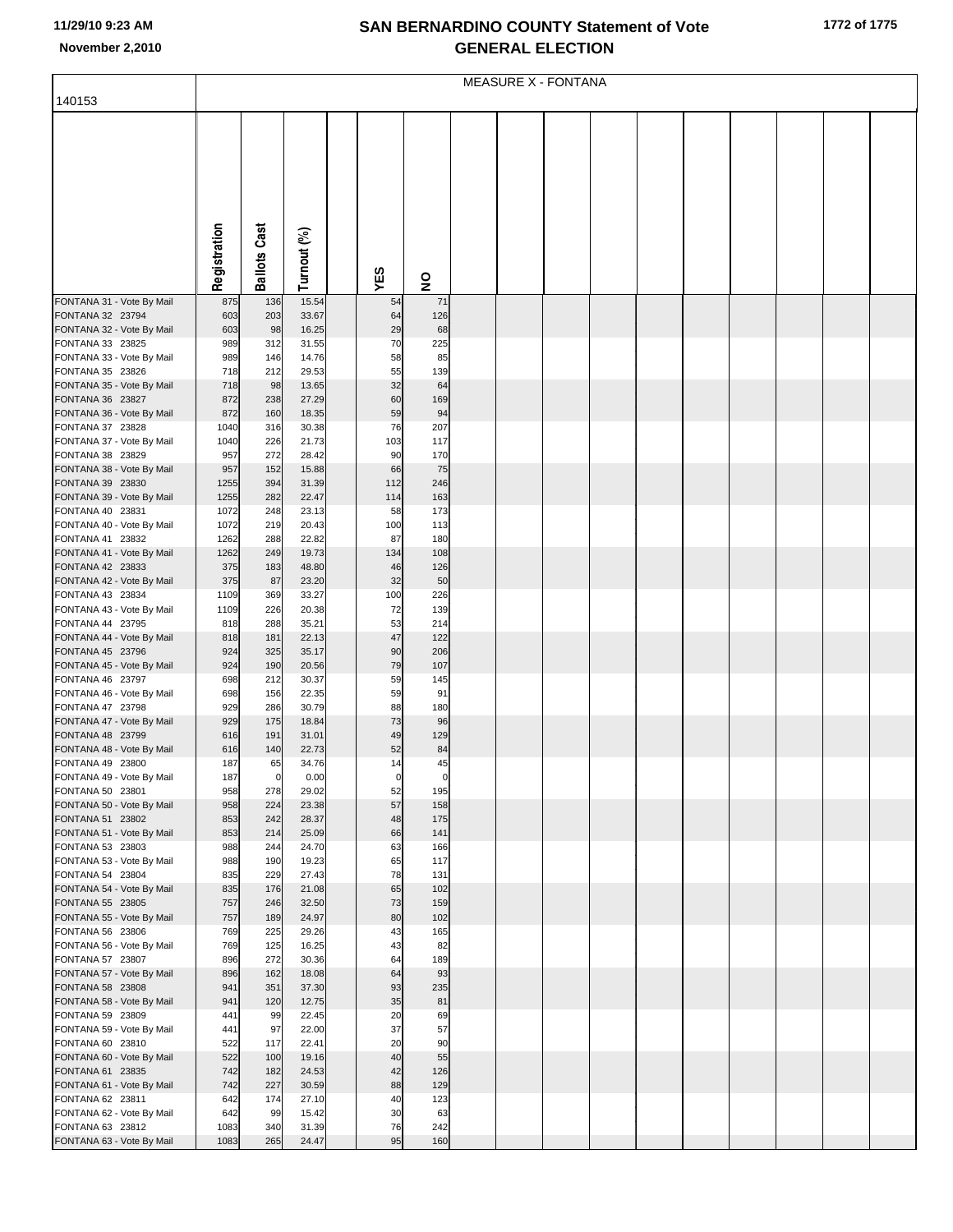## **SAN BERNARDINO COUNTY Statement of Vote November 2,2010 GENERAL ELECTION**

|                                                      | <b>MEASURE X - FONTANA</b> |                            |                |              |                                                          |             |  |  |  |                                                      |  |  |           |  |
|------------------------------------------------------|----------------------------|----------------------------|----------------|--------------|----------------------------------------------------------|-------------|--|--|--|------------------------------------------------------|--|--|-----------|--|
| 140153                                               |                            |                            |                |              |                                                          |             |  |  |  |                                                      |  |  |           |  |
|                                                      |                            |                            |                |              |                                                          |             |  |  |  |                                                      |  |  |           |  |
|                                                      |                            |                            |                |              |                                                          |             |  |  |  |                                                      |  |  |           |  |
|                                                      |                            |                            |                |              |                                                          |             |  |  |  |                                                      |  |  |           |  |
|                                                      |                            |                            |                |              |                                                          |             |  |  |  |                                                      |  |  |           |  |
|                                                      |                            |                            |                |              |                                                          |             |  |  |  |                                                      |  |  |           |  |
|                                                      |                            |                            |                |              |                                                          |             |  |  |  |                                                      |  |  |           |  |
|                                                      |                            |                            |                |              |                                                          |             |  |  |  |                                                      |  |  |           |  |
|                                                      |                            |                            |                |              |                                                          |             |  |  |  |                                                      |  |  |           |  |
|                                                      |                            |                            |                |              |                                                          |             |  |  |  |                                                      |  |  |           |  |
|                                                      |                            |                            |                |              |                                                          |             |  |  |  |                                                      |  |  |           |  |
|                                                      | Registration               | <b>Ballots Cast</b>        | Turnout (%)    | YES          | $\overline{\mathbf{z}}$                                  |             |  |  |  |                                                      |  |  |           |  |
|                                                      |                            |                            |                |              |                                                          |             |  |  |  |                                                      |  |  |           |  |
| FONTANA 64 23813                                     | 910                        | 241                        | 26.48          |              | 152<br>73                                                |             |  |  |  |                                                      |  |  |           |  |
| FONTANA 64 - Vote By Mail<br>FONTANA 65 23836        | 910<br>1064                | 103<br>280                 | 11.32<br>26.32 |              | 33<br>69<br>79<br>186                                    |             |  |  |  |                                                      |  |  |           |  |
| FONTANA 65 - Vote By Mail                            | 1064                       | 175                        | 16.45          |              | 56<br>110                                                |             |  |  |  |                                                      |  |  |           |  |
| FONTANA 66 23837                                     | 857                        | 246                        | 28.70          |              | 65<br>166                                                |             |  |  |  |                                                      |  |  |           |  |
| FONTANA 66 - Vote By Mail                            | 857                        | 112                        | 13.07          |              | 47<br>61                                                 |             |  |  |  |                                                      |  |  |           |  |
| FONTANA 67 23838                                     | 781                        | 141                        | 18.05          |              | 40<br>93                                                 |             |  |  |  |                                                      |  |  |           |  |
| FONTANA 67 - Vote By Mail                            | 781                        | 127                        | 16.26          |              | 60<br>64                                                 |             |  |  |  |                                                      |  |  |           |  |
| FONTANA 68 23839                                     | 926                        | 249                        | 26.89          |              | 70<br>157                                                |             |  |  |  |                                                      |  |  |           |  |
| FONTANA 68 - Vote By Mail                            | 926                        | 156                        | 16.85          |              | 65<br>88                                                 |             |  |  |  |                                                      |  |  |           |  |
| FONTANA 69 23840<br>FONTANA 69 - Vote By Mail        | 594<br>594                 | 180<br>126                 | 30.30<br>21.21 |              | 58<br>115<br>79<br>44                                    |             |  |  |  |                                                      |  |  |           |  |
| FONTANA 71 23814                                     | $\mathbf 0$                | $\mathbf 0$                | 0.00           |              | $\mathbf 0$<br>$\mathbf 0$                               |             |  |  |  |                                                      |  |  |           |  |
| FONTANA 71 - Vote By Mail                            | $\mathbf 0$                | $\mathbf 0$                | 0.00           |              | $\mathbf 0$<br>$\mathbf 0$                               |             |  |  |  |                                                      |  |  |           |  |
| FONTANA 75 23841                                     | 663                        | 198                        | 29.86          |              | 121<br>64                                                |             |  |  |  |                                                      |  |  |           |  |
| FONTANA 75 - Vote By Mail                            | 663                        | 122                        | 18.40          |              | 37<br>83                                                 |             |  |  |  |                                                      |  |  |           |  |
| FONTANA 76 23815                                     | $\mathbf 0$                | 0                          | 0.00           |              | $\mathbf 0$<br>$\mathbf 0$                               |             |  |  |  |                                                      |  |  |           |  |
| FONTANA 76 - Vote By Mail                            | $\mathbf 0$<br>87          | 0                          | 0.00           |              | $\mathbf 0$<br>$\mathbf 0$<br>31                         |             |  |  |  |                                                      |  |  |           |  |
| FONTANA 79 23816<br>FONTANA 79 - Vote By Mail        | 87                         | 53<br>$\mathbf 0$          | 60.92<br>0.00  |              | 19<br>$\overline{0}$<br>$\overline{0}$                   |             |  |  |  |                                                      |  |  |           |  |
| FONTANA 80 23842                                     | $\overline{7}$             |                            | 28.57          |              |                                                          | *********** |  |  |  | Insufficient Turnout to Protect Voter Privacy        |  |  | ********* |  |
| FONTANA 80 - Vote By Mail                            | $\overline{7}$             | 0                          | 0.00           |              | 0<br>0                                                   |             |  |  |  |                                                      |  |  |           |  |
| FONTANA 82 23817                                     | 789                        | 231                        | 29.28          |              | 73<br>147                                                |             |  |  |  |                                                      |  |  |           |  |
| FONTANA 82 - Vote By Mail                            | 789                        | 132                        | 16.73          |              | 49<br>79                                                 |             |  |  |  |                                                      |  |  |           |  |
| FONTANA 83 23818<br>FONTANA 83 - Vote By Mail        | $\mathbf 0$<br>$\mathbf 0$ | $\mathbf 0$<br>$\mathbf 0$ | 0.00<br>0.00   |              | $\mathbf 0$<br>$\mathbf 0$<br>$\mathbf 0$<br>$\mathbf 0$ |             |  |  |  |                                                      |  |  |           |  |
| FONTANA 85 23819                                     | 372                        | 147                        | 39.52          |              | 104<br>33                                                |             |  |  |  |                                                      |  |  |           |  |
| FONTANA 85 - Vote By Mail                            | 372                        | 71                         | 19.09          |              | 39<br>29                                                 |             |  |  |  |                                                      |  |  |           |  |
| FONTANA 87 23820                                     | 354                        | 105                        | 29.66          |              | 67<br>30                                                 |             |  |  |  |                                                      |  |  |           |  |
| FONTANA 87 - Vote By Mail                            | 354                        | 56                         | 15.82          |              | 38<br>15                                                 |             |  |  |  |                                                      |  |  |           |  |
| FONTANA 88 23843                                     |                            | $\mathbf 0$                | 0.00           |              | $\mathbf 0$<br>$\Omega$                                  |             |  |  |  |                                                      |  |  |           |  |
| FONTANA 88 - Vote By Mail<br>FONTANA 90 23844        | 410                        | $\mathbf 0$<br>93          | 0.00<br>22.68  |              | $\mathbf 0$<br>$\Omega$<br>66<br>23                      |             |  |  |  |                                                      |  |  |           |  |
| FONTANA 90 - Vote By Mail                            | 410                        | 56                         | 13.66          |              | 24<br>32                                                 |             |  |  |  |                                                      |  |  |           |  |
| FONTANA 91 23845                                     | 4                          | 4                          | 100.00         |              |                                                          | *********** |  |  |  | <b>Insufficient Turnout to Protect Voter Privacy</b> |  |  | ********* |  |
| FONTANA 91 - Vote By Mail                            | 4                          | 0                          | 0.00           |              | $\mathbf 0$<br>0                                         |             |  |  |  |                                                      |  |  |           |  |
| FONTANA 93 23821                                     | 25                         | 16                         | 64.00          |              | 10<br>$6\phantom{1}6$                                    |             |  |  |  |                                                      |  |  |           |  |
| FONTANA 93 - Vote By Mail                            | 25                         | $\mathbf 0$                | 0.00           |              | $\mathbf 0$<br>$\mathbf 0$                               |             |  |  |  |                                                      |  |  |           |  |
| FONTANA 94 23822<br>FONTANA 94 - Vote By Mail        | 921<br>921                 | 267<br>112                 | 28.99<br>12.16 |              | 79<br>176<br>36<br>79                                    |             |  |  |  |                                                      |  |  |           |  |
| FONTANA 95 23823                                     | 938                        | 228                        | 24.31          |              | 75<br>130                                                |             |  |  |  |                                                      |  |  |           |  |
| FONTANA 95 - Vote By Mail                            | 938                        | 161                        | 17.16          |              | 56<br>99                                                 |             |  |  |  |                                                      |  |  |           |  |
| FONTANA 96 23824                                     | 821                        | 187                        | 22.78          |              | 55<br>119                                                |             |  |  |  |                                                      |  |  |           |  |
| FONTANA 96 - Vote By Mail                            | 821                        | 158                        | 19.24          |              | 87<br>68                                                 |             |  |  |  |                                                      |  |  |           |  |
|                                                      |                            |                            |                |              |                                                          |             |  |  |  |                                                      |  |  |           |  |
| <b>Precinct Totals</b>                               | 65555                      | 19585                      | 29.88          | 5213         | 12989                                                    |             |  |  |  |                                                      |  |  |           |  |
| Vote By Mail Totals                                  | 65555                      | 12195                      | 18.60          | 4590         | 7185                                                     |             |  |  |  |                                                      |  |  |           |  |
|                                                      |                            |                            |                |              |                                                          |             |  |  |  |                                                      |  |  |           |  |
| <b>Grand Totals</b>                                  | 65555                      | 31780                      | 48.48          | 9803         | 20174                                                    |             |  |  |  |                                                      |  |  |           |  |
| San Bernardino County                                | 65555                      | 31780                      | 48.48          | 9803         | 20174                                                    |             |  |  |  |                                                      |  |  |           |  |
| State Bd of Equal 2                                  | 64660                      | 31260                      | 48.35          | 9646         | 19844                                                    |             |  |  |  |                                                      |  |  |           |  |
| State Bd of Equal 3<br>Congressional District 26     | 895<br>$\mathbf 0$         | 520<br>$\mathbf 0$         | 58.10<br>0.00  |              | 330<br>157<br>$\mathbf 0$<br>$\Omega$                    |             |  |  |  |                                                      |  |  |           |  |
| <b>Congressional District 43</b>                     | 65555                      | 31780                      | 48.48          | 9803         | 20174                                                    |             |  |  |  |                                                      |  |  |           |  |
| Senate District 31                                   | 215                        | 109                        | 50.70          |              | 39<br>63                                                 |             |  |  |  |                                                      |  |  |           |  |
| Senate District 32                                   | 65340                      | 31671                      | 48.47          | 9764         | 20111                                                    |             |  |  |  |                                                      |  |  |           |  |
| Assembly District 62                                 | 49642                      | 23416                      | 47.17          | 7236         | 14861                                                    |             |  |  |  |                                                      |  |  |           |  |
| Assembly District 63                                 | 15913                      | 8364                       | 52.56          | 2567         | 5313                                                     |             |  |  |  |                                                      |  |  |           |  |
| Supervisorial District 2<br>Supervisorial District 5 | 49857<br>15698             | 24427<br>7353              | 48.99<br>46.84 | 7414<br>2389 | 15626<br>4548                                            |             |  |  |  |                                                      |  |  |           |  |
|                                                      |                            |                            |                |              |                                                          |             |  |  |  |                                                      |  |  |           |  |